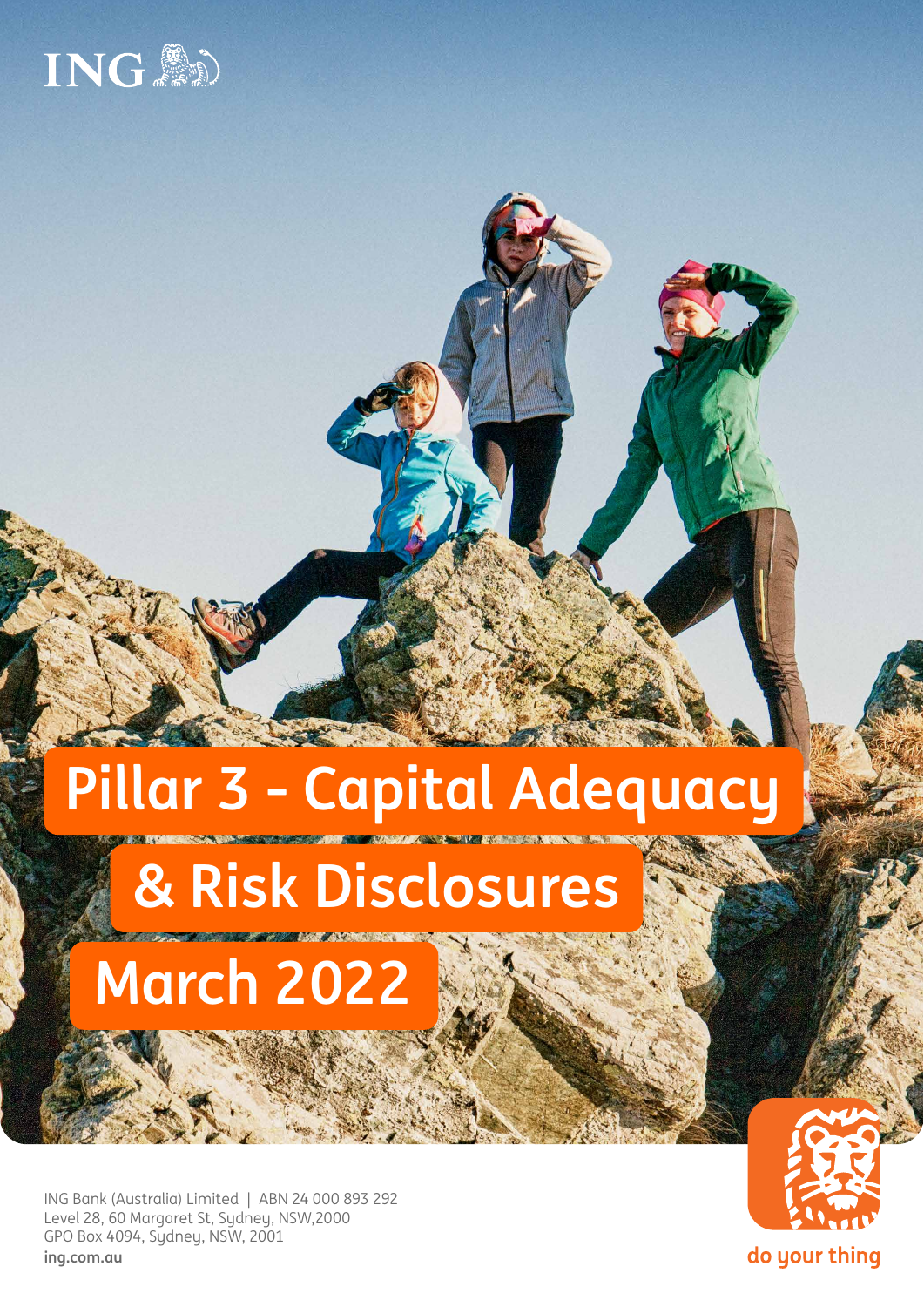# **Contents**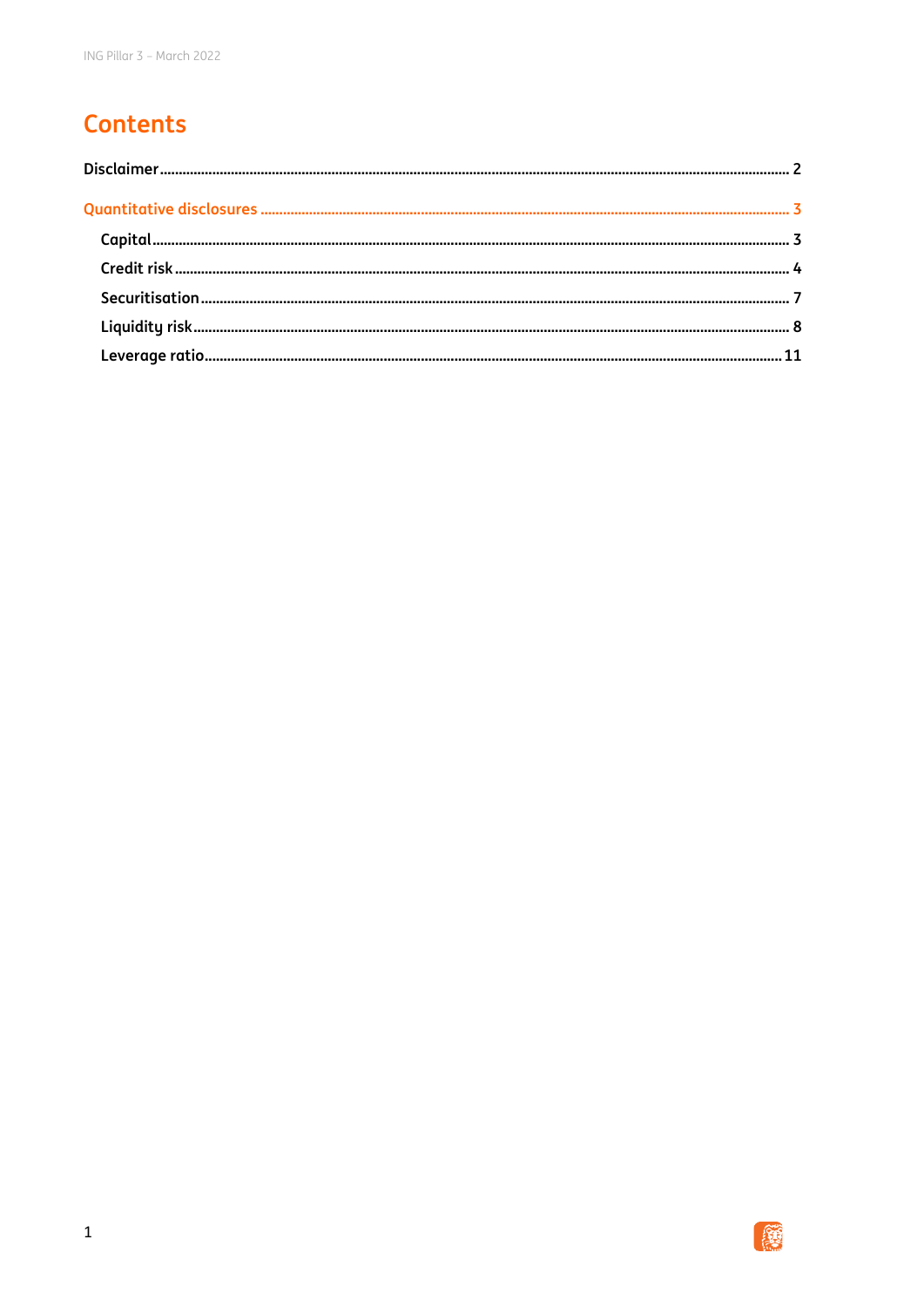<span id="page-2-0"></span>ING Bank Australia Limited (IBAL), trading as ING, is an Authorised Deposit-taking Institution subject to regulation by the Australian Prudential Regulation Authority (APRA) and is a part of ING Groep N.V.

The following information is presented in accordance with the APRA Prudential Standard APS 330, 'Public Disclosure'.

Effective 1 April 2018, IBAL was accredited by APRA to determine its regulatory capital requirements using an internal market risk model and internal credit risk models for selected portfolios: IBAL is approved to use the Advanced Internal Ratings-Based (AIRB) approach for the Residential Mortgages portfolio and the Foundation Internal Ratings-Based (FIRB) approach for the Bank & other financial institutions portfolio for regulatory capital purposes.

Effective 1 April 2020, IBAL was accredited to apply the FIRB approach to its Corporate Lending portfolio, and the Supervisory Slotting approaches to calculate its capital requirements for its Project Finance portfolio and the majority of its Commercial Real Estate portfolio.

The initial disclosures herein reflect reporting requirements applicable to banks utilising the Internal Ratings-Based Approach (IRB) to capital measurement.

All credit exposures are located within Australia.

All credit exposures are managed in Sydney, Australia.

All amounts are stated in AUD.

2

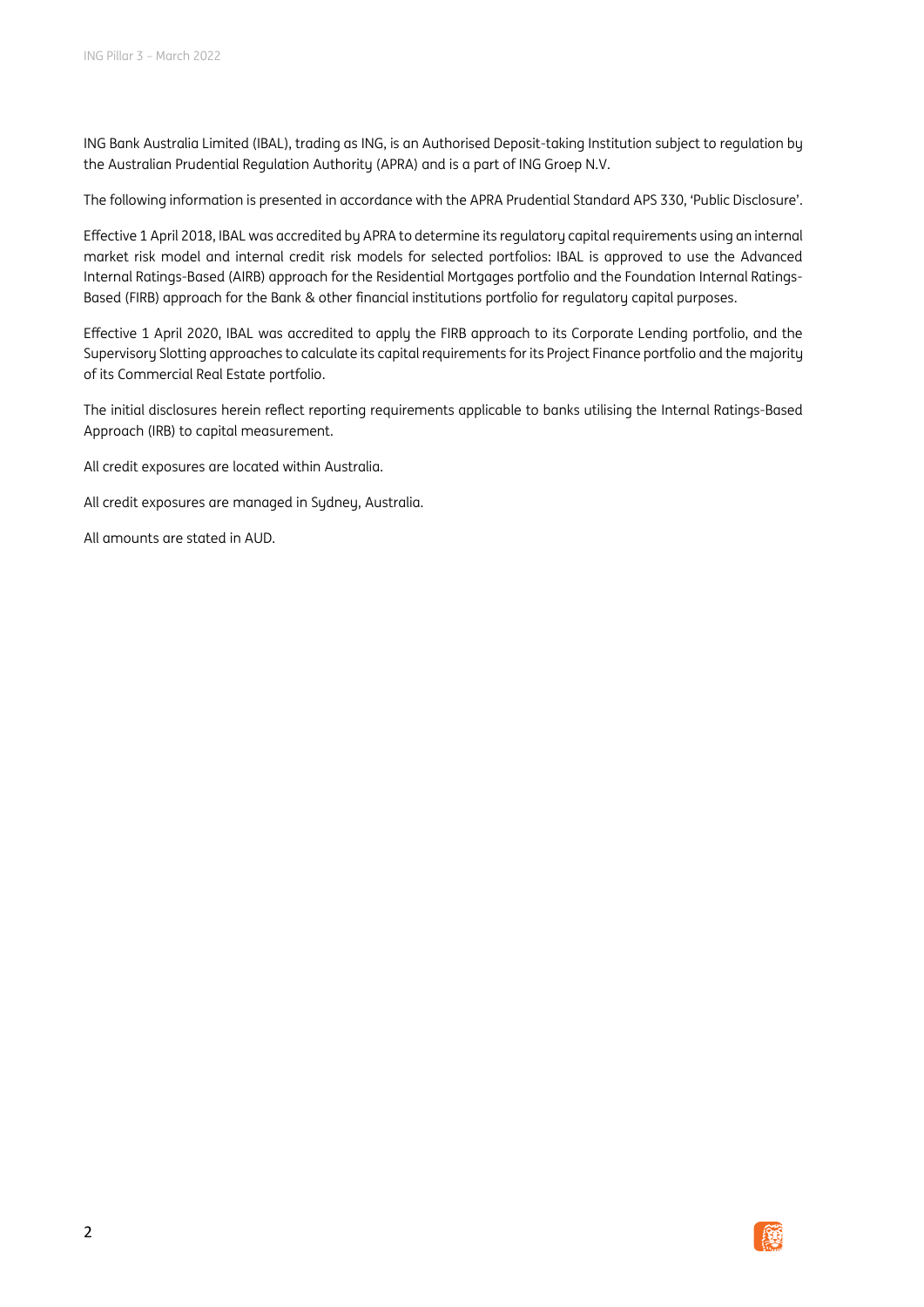#### <span id="page-3-0"></span>**Quantitative disclosures**

#### <span id="page-3-1"></span>**Capital**

**APS 330 Table 3a to 3e - Capital requirements in terms of risk-weighted assets**

|                                                     | <b>March 2022</b> | December 2021 |
|-----------------------------------------------------|-------------------|---------------|
| Amounts in millions of dollars                      |                   |               |
| Subject to AIRB approach                            |                   |               |
| Residential mortgages                               | 14,964            | 14,583        |
| <b>Total RWA subject to AIRB approach</b>           | 14,964            | 14,583        |
| <b>Subject to FIRB approach</b>                     |                   |               |
| Banks & other financial institutions                | 310               | 506           |
| Sovereign <sup>1</sup>                              |                   | 812           |
| Corporate                                           | 1,399             | 1,380         |
| <b>Total RWA subject to FIRB approach</b>           | 1,709             | 2,698         |
| Subject to supervisory slotting approach            |                   |               |
| Property finance                                    | 5,254             | 5,156         |
| Project finance                                     | 2,429             | 2,309         |
| Total RWA subject to supervisory slotting approach  | 7,683             | 7,465         |
| Subject to standardised approach                    |                   |               |
| Residential mortgages                               | 52                | 56            |
| Property finance                                    | 200               | 229           |
| Sovereign <sup>2</sup>                              | 800               |               |
| Corporate                                           | 1,664             | 1,597         |
| Other retail                                        | 322               | 309           |
| Other assets                                        | 97                | 101           |
| Total RWA subject to standardised approach          | 3,135             | 2,292         |
| Securitisation                                      | 19                | 6             |
| Credit valuation adjustment                         | 5                 | 9             |
| Central counterparties                              |                   |               |
| <b>Total credit risk RWA</b>                        | 27,515            | 27,053        |
| Interest rate risk in the banking book <sup>3</sup> | 3,015             | 4,061         |
| Operational risk                                    | 4,012             | 4,012         |
| <b>Total RWA</b>                                    | 34,542            | 35,127        |

#### **APS 330 Table 3f - Capital ratios**

|                                    |       | March 2022 December 2021 |
|------------------------------------|-------|--------------------------|
| Common equity tier 1 capital ratio | 14.5% | 15.2%                    |
| Tier 1 capital ratio               | 14.5% | 15.2%                    |
| Total capital ratio                | 14.8% | 15.4%                    |



 1 Effective 1 January 2022, IBAL has been approved to apply the Standardised approach for the RWA calculation of the Sovereign portfolio, on the condition that an interim overlay is applied.

<sup>&</sup>lt;sup>2</sup> See Footnote 1.

<sup>&</sup>lt;sup>3</sup> Reduction in IRRBB RWA was due to additional hedge effectiveness in the swaps portfolio used to hedge the fixed rate mortgage book (now included in the embedded gain or loss calculation).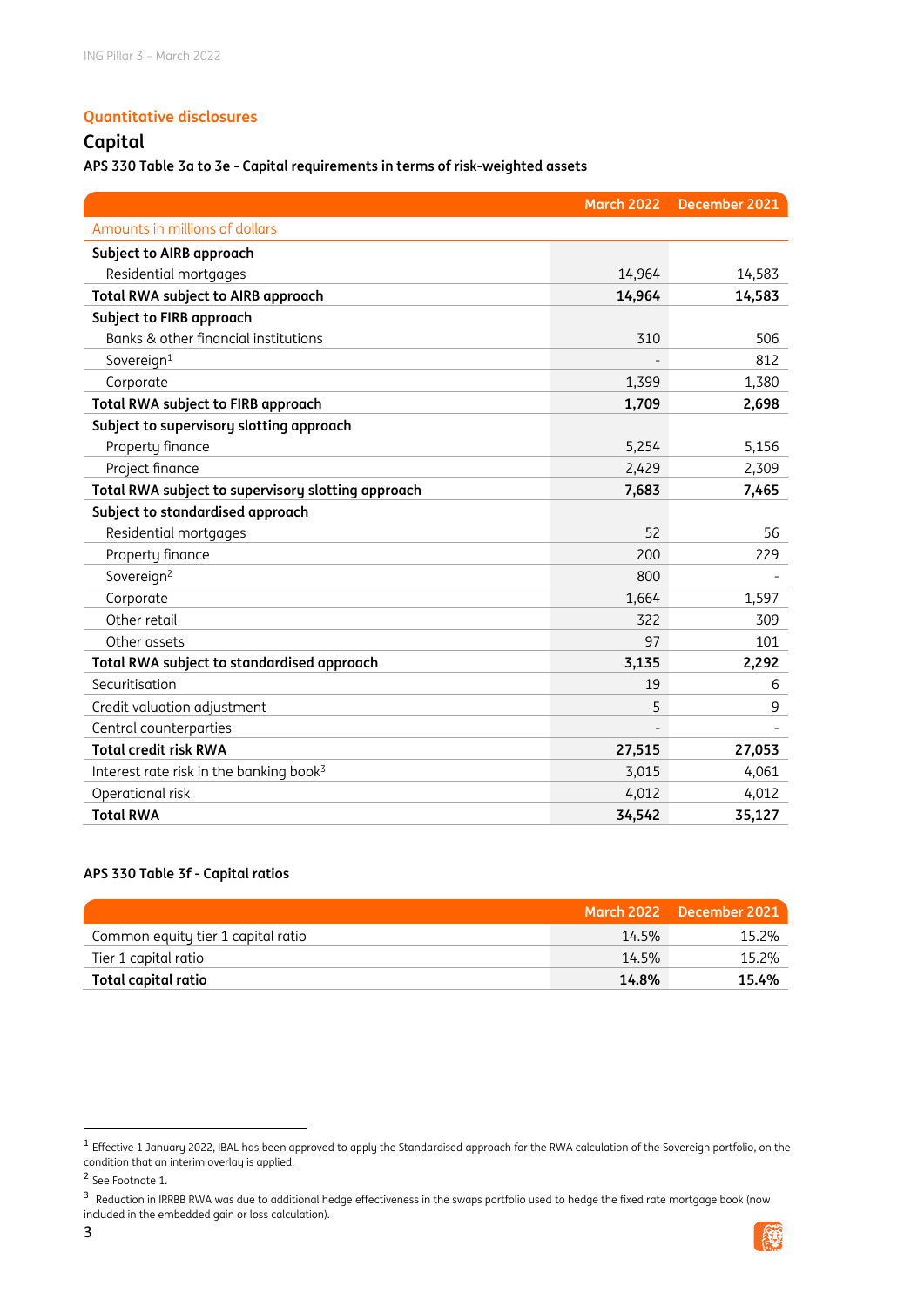### <span id="page-4-0"></span>**Credit risk**

**APS 330 Table 4a - Credit risk exposure by portfolio type**

|                                      |                     |                          |                          |        | <b>March 2022</b>  |
|--------------------------------------|---------------------|--------------------------|--------------------------|--------|--------------------|
|                                      |                     |                          | Off-Balance sheet        |        |                    |
| Amounts in millions of dollars       | On-Balance<br>sheet | <b>Market</b><br>related | Non-market<br>related    | Total  | 3-month<br>average |
| Residential mortgages                | 55,731              | $\overline{\phantom{a}}$ | 9,323                    | 65,054 | 63,910             |
| Property finance                     | 5,898               | $\overline{\phantom{a}}$ | 458                      | 6,356  | 6,403              |
| Project finance                      | 2,861               | $\overline{\phantom{a}}$ | 299                      | 3,160  | 3,124              |
| Corporate                            | 3,836               |                          | 738                      | 4,574  | 4,459              |
| Banks & other financial institutions | 1,615               | 237                      | 23                       | 1,875  | 2,067              |
| Sovereign                            | 9,559               | $\overline{\phantom{m}}$ | -                        | 9,559  | 8,168              |
| Other retail                         | 322                 | $\overline{\phantom{a}}$ | $\overline{\phantom{a}}$ | 322    | 312                |
| Other assets                         | 97                  | $\overline{\phantom{a}}$ |                          | 97     | 100                |
| Total credit exposures               | 79,919              | 237                      | 10,841                   | 90,997 | 88,543             |

|                                      |            |                          |                          |        | December 2021 |
|--------------------------------------|------------|--------------------------|--------------------------|--------|---------------|
|                                      |            |                          | <b>Off-Balance sheet</b> |        |               |
|                                      | On-Balance | <b>Market</b>            | Non-market               |        | 6-month       |
| Amounts in millions of dollars       | sheet      | related                  | related                  | Total  | average       |
| Residential mortgages                | 54,164     | $\qquad \qquad -$        | 8,939                    | 63,103 | 62,107        |
| Property finance                     | 5,954      |                          | 469                      | 6,423  | 6,416         |
| Project finance                      | 2,882      |                          | 255                      | 3,137  | 3,007         |
| Corporate                            | 3,646      | $\overline{\phantom{a}}$ | 772                      | 4,418  | 4,544         |
| Banks & other financial institutions | 2,641      | 353                      | 9                        | 3,003  | 2,347         |
| Sovereign                            | 7,137      | $\qquad \qquad -$        | -                        | 7,137  | 6,705         |
| Other retail                         | 308        | $\overline{\phantom{a}}$ | -                        | 308    | 304           |
| Other assets                         | 101        | $\overline{\phantom{a}}$ |                          | 101    | 96            |
| <b>Total credit exposures</b>        | 76,833     | 353                      | 10,444                   | 87,630 | 85.526        |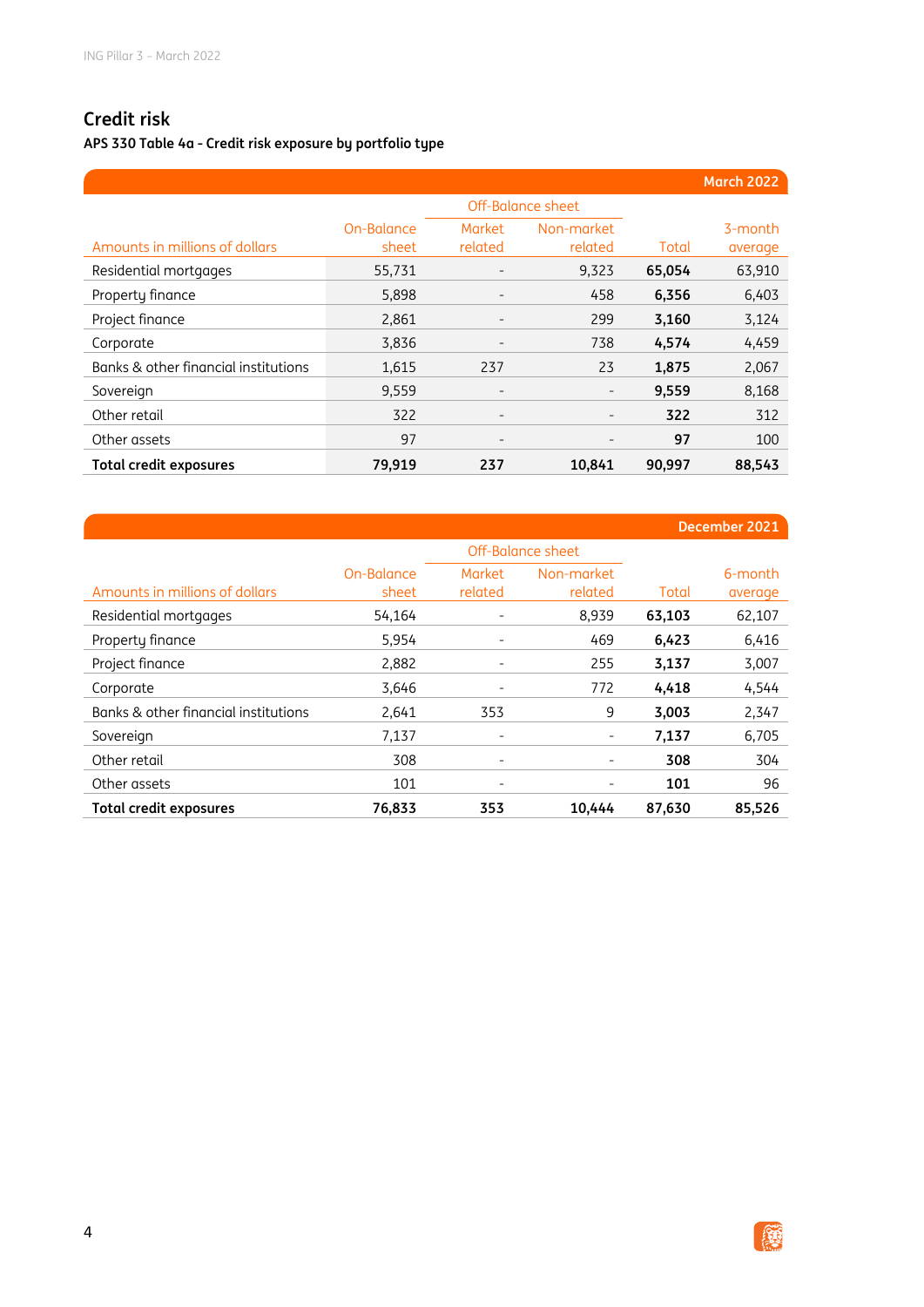#### **APS 330 Table 4b - Impaired and past due by portfolio type**

|                                      |                        |                        |                        |                                     | <b>March 2022</b> |
|--------------------------------------|------------------------|------------------------|------------------------|-------------------------------------|-------------------|
|                                      |                        |                        |                        | Quarterly movement                  |                   |
| Amounts in millions of dollars       | Past due<br>facilities | Impaired<br>facilities | Specific<br>provisions | Charge to<br>specific<br>provisions | Write<br>offs     |
| Residential mortgages                | 215                    | 675                    | 67                     | (3)                                 |                   |
| Property finance                     | $\mathcal{P}$          | 24                     | 1                      | $\overline{\phantom{a}}$            |                   |
| Project finance                      |                        |                        |                        |                                     |                   |
| Corporate                            | 7                      | 39                     | 3                      | (7)                                 |                   |
| Banks & other financial institutions |                        |                        |                        |                                     | 4                 |
| Sovereign                            |                        |                        |                        |                                     |                   |
| Other retail                         |                        | 9                      | 10                     | $\overline{\phantom{0}}$            | $\mathbf{1}$      |
| Other assets                         |                        |                        |                        |                                     |                   |
| Total                                | 224                    | 747                    | 81                     | (10)                                | 5                 |

|                                      |                        |                        |                          |                                     | December 2021        |
|--------------------------------------|------------------------|------------------------|--------------------------|-------------------------------------|----------------------|
|                                      |                        |                        |                          | Quarterly movement                  |                      |
| Amounts in millions of dollars       | Past due<br>facilities | Impaired<br>facilities | Specific<br>provisions   | Charge to<br>specific<br>provisions | Write<br><b>offs</b> |
| Residential mortgages                | 254                    | 948                    | 70                       | 6                                   |                      |
| Property finance                     | 6                      | 8                      | 1                        |                                     |                      |
| Project finance                      | ٠                      | $\qquad \qquad -$      | $\overline{\phantom{0}}$ |                                     |                      |
| Corporate                            | 18                     | 113                    | 10                       | 6                                   |                      |
| Banks & other financial institutions |                        |                        |                          |                                     |                      |
| Sovereign                            |                        |                        |                          |                                     |                      |
| Other retail                         |                        | 9                      | 10                       | (2)                                 |                      |
| Other assets                         |                        |                        |                          |                                     |                      |
| Total                                | 278                    | 1,078                  | 91                       | 10                                  | 1                    |

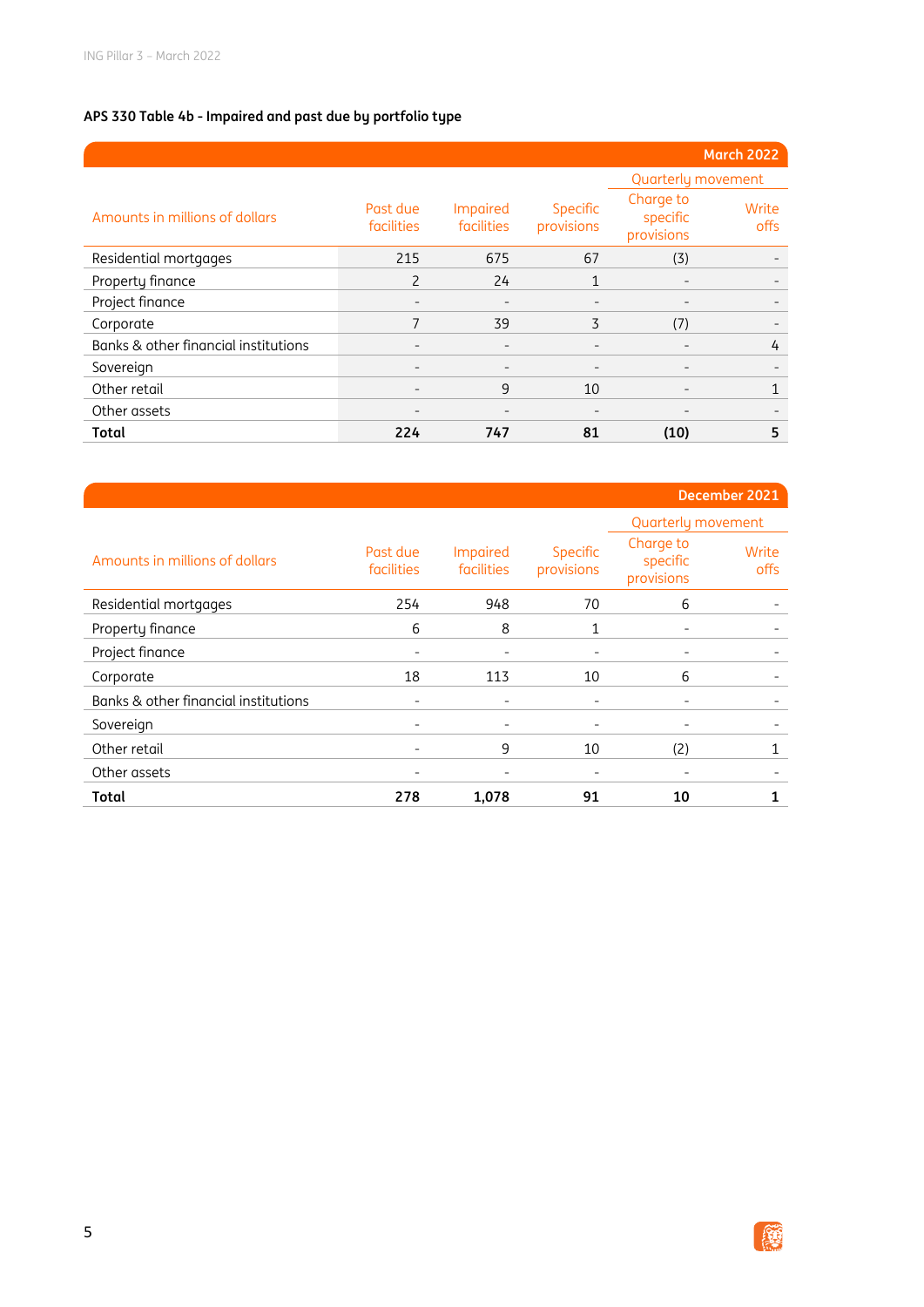#### **APS 330 Table 4c - Reconciliation between APS 220 provisions and Australian accounting standards**

|                                    |                                      |                        | <b>March 2022</b> |
|------------------------------------|--------------------------------------|------------------------|-------------------|
| Amounts in millions of dollars     | General reserve<br>for credit losses | Specific<br>provisions | Total             |
| Collective provision               | 27                                   | 80                     | 107               |
| Individual provision               |                                      |                        |                   |
| <b>Total provisions</b>            | 27                                   | 81                     | 108               |
| Additional GRCL requirement        | 52                                   |                        | 52                |
| <b>Total regulatory provisions</b> | 79                                   |                        | 160               |

|                                    |                                      |                        | December 2021 |
|------------------------------------|--------------------------------------|------------------------|---------------|
| Amounts in millions of dollars     | General reserve<br>for credit losses | Specific<br>provisions | Total         |
| Collective provision               | 37                                   | 84                     | 121           |
| Individual provision               |                                      |                        |               |
| <b>Total provisions</b>            | 37                                   | 91                     | 128           |
| Additional GRCL requirement        | 67                                   |                        | 67            |
| <b>Total regulatory provisions</b> | 104                                  |                        | 195           |

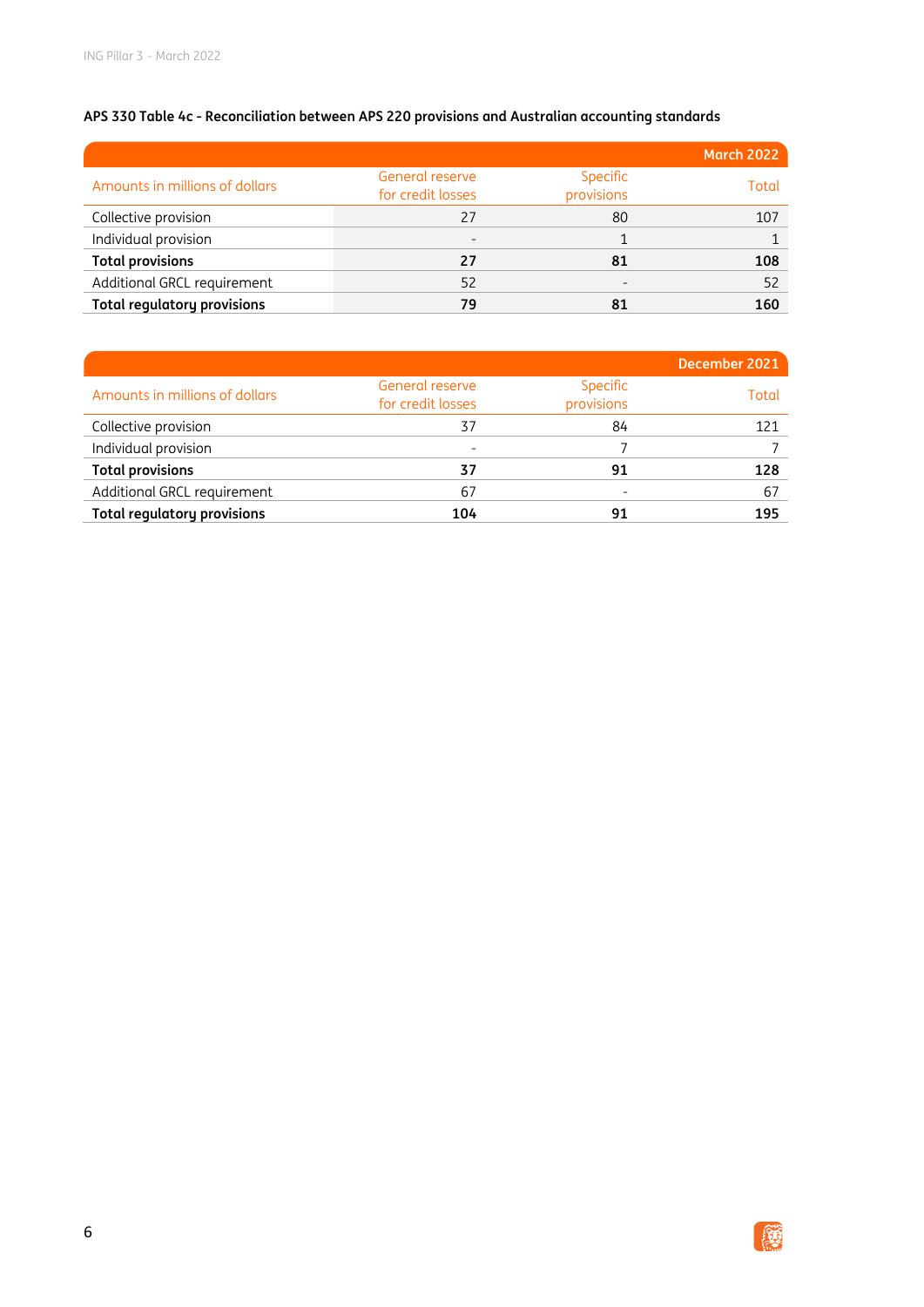### <span id="page-7-0"></span>**Securitisation**

**APS 330 Table 5a - Banking book activity for the reporting period**

|                                |                                       | <b>March 2022</b>                         |
|--------------------------------|---------------------------------------|-------------------------------------------|
| Amounts in millions of dollars | <b>Total exposures</b><br>securitised | <b>Recognised gain</b><br>or loss on sale |
| <b>Underlying asset</b>        |                                       |                                           |
| Residential mortgages          |                                       |                                           |
| Total                          | $\overline{\phantom{0}}$              |                                           |

|                                |                                       | December 2021                             |
|--------------------------------|---------------------------------------|-------------------------------------------|
| Amounts in millions of dollars | <b>Total exposures</b><br>securitised | <b>Recognised gain</b><br>or loss on sale |
| <b>Underlying asset</b>        |                                       |                                           |
| Residential mortgages          | -                                     |                                           |
| Total                          |                                       |                                           |

#### **APS 330 Table 5b - Banking book securitisation exposures retained or purchased**

|                                       |                          |                          | <b>March 2022</b>      |
|---------------------------------------|--------------------------|--------------------------|------------------------|
| Amounts in millions of dollars        | <b>On-balance sheet</b>  | <b>Off-balance sheet</b> | <b>Total exposures</b> |
| <b>Securitisation facility type</b>   |                          |                          |                        |
| Liquidity support facilities          | $\overline{\phantom{0}}$ | 332                      | 332                    |
| Credit enhancements                   | $\qquad \qquad -$        | 13                       | 13                     |
| Redraw facilities                     | $\overline{\phantom{0}}$ | 27                       | 27                     |
| Derivative facilities                 | 17                       | -                        | 17                     |
| Holding of securities                 | 12,841                   | $\overline{\phantom{0}}$ | 12,841                 |
| <b>Total securitisation exposures</b> | 12,858                   | 372                      | 13.230                 |

|                                       |                          |                          | December 2021          |
|---------------------------------------|--------------------------|--------------------------|------------------------|
| Amounts in millions of dollars        | <b>On-balance sheet</b>  | <b>Off-balance sheet</b> | <b>Total exposures</b> |
| <b>Securitisation facility type</b>   |                          |                          |                        |
| Liquidity support facilities          | $\qquad \qquad$          | 335                      | 335                    |
| Credit enhancements                   | $\overline{\phantom{a}}$ | 14                       | 14                     |
| Redraw facilities                     |                          | 29                       | 29                     |
| Derivative facilities                 | 24                       | ٠                        | 24                     |
| Holding of securities                 | 12,776                   |                          | 12,776                 |
| <b>Total securitisation exposures</b> | 12,800                   | 378                      | 13.178                 |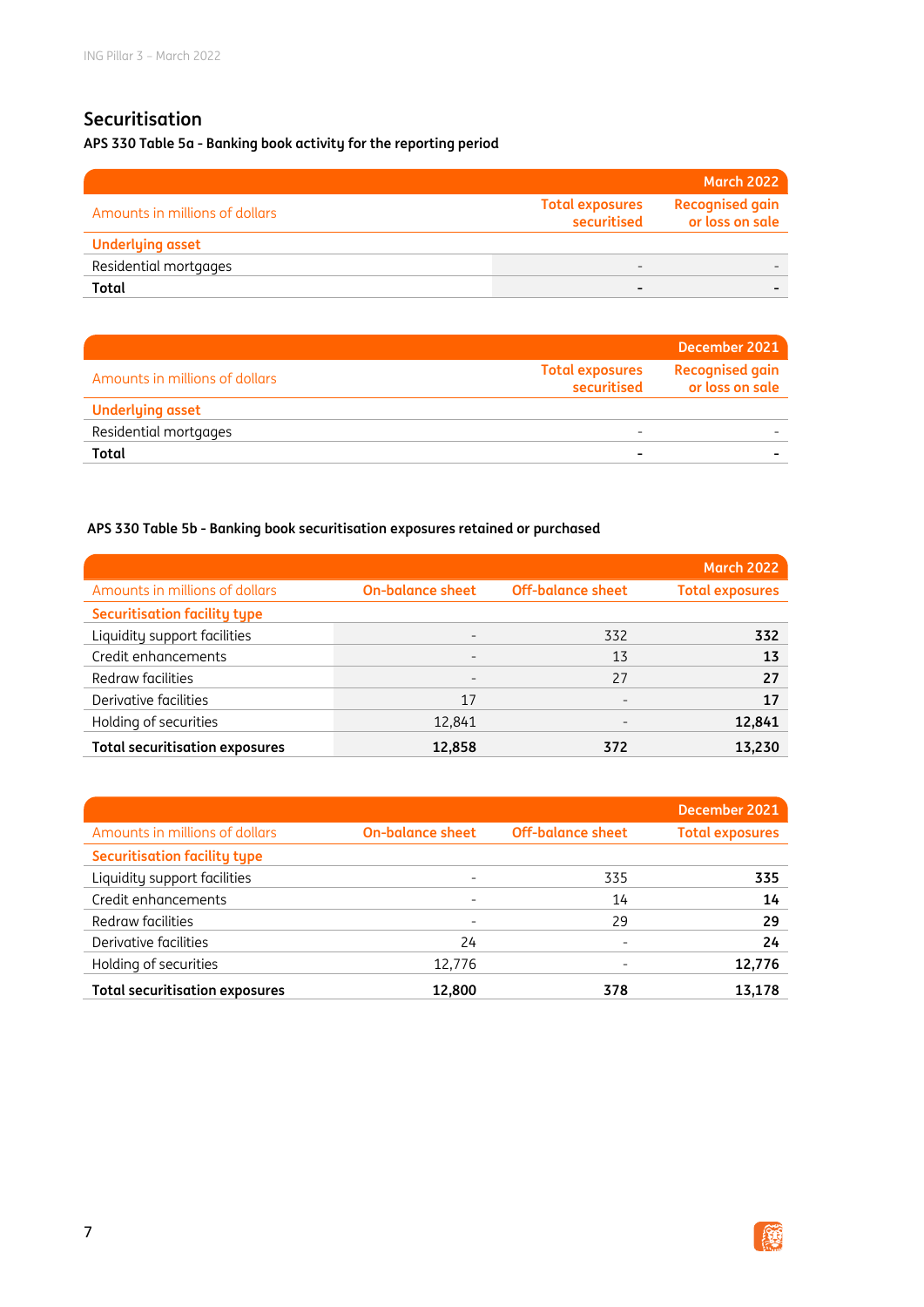### <span id="page-8-0"></span>**Liquidity risk**

#### **Liquidity coverage ratio**

The Liquidity Coverage Ratio (LCR), as defined in APRA Prudential Standard 210 *Liquidity* (APS 210), measures the Bank's ability to sustain a 30-day pre-defined liquidity stress scenario.

The LCR is calculated as a simple daily average, excluding weekends and public holidays. Liquid assets comprise High Quality Liquid Assets (HQLA) and Alternative Liquid Assets (ALA). ALA comprises qualifying assets held in the Committed Liquidity Facility (CLF) as approved by the Reserve Bank of Australia (RBA). The average HQLA for the quarter consists of Level 1 assets including balances held with the RBA, Australian Semi Government and Commonwealth Government securities.

The main funding sources for IBAL were deposits from retail and small business customers. Funding was also sourced from the wholesale market in the form of corporate and bank deposits, Residential Mortgage-Backed Securities (RMBS), and Covered Bond issuances, as well as from the RBA's term funding facility. The weighted outflows from each of these funding sources are based on APRA determined run-off factors. The funding mix is regularly monitored in relation to an optimal funding mix, which forms part of the Bank's risk appetite statement.

Derivatives exposures, potential collateral calls and any contingent funding requirements are taken into account in the daily calculation of LCR as per the requirements in APS 210.

IBAL's average LCR for the quarter ended 31 March 2022 was 145%, which is a decrease of 1% from 146% reported for the quarter ended 31 December 2021. This movement was predominantly driven by a decrease in the total liquid assets and net cash outflows.

8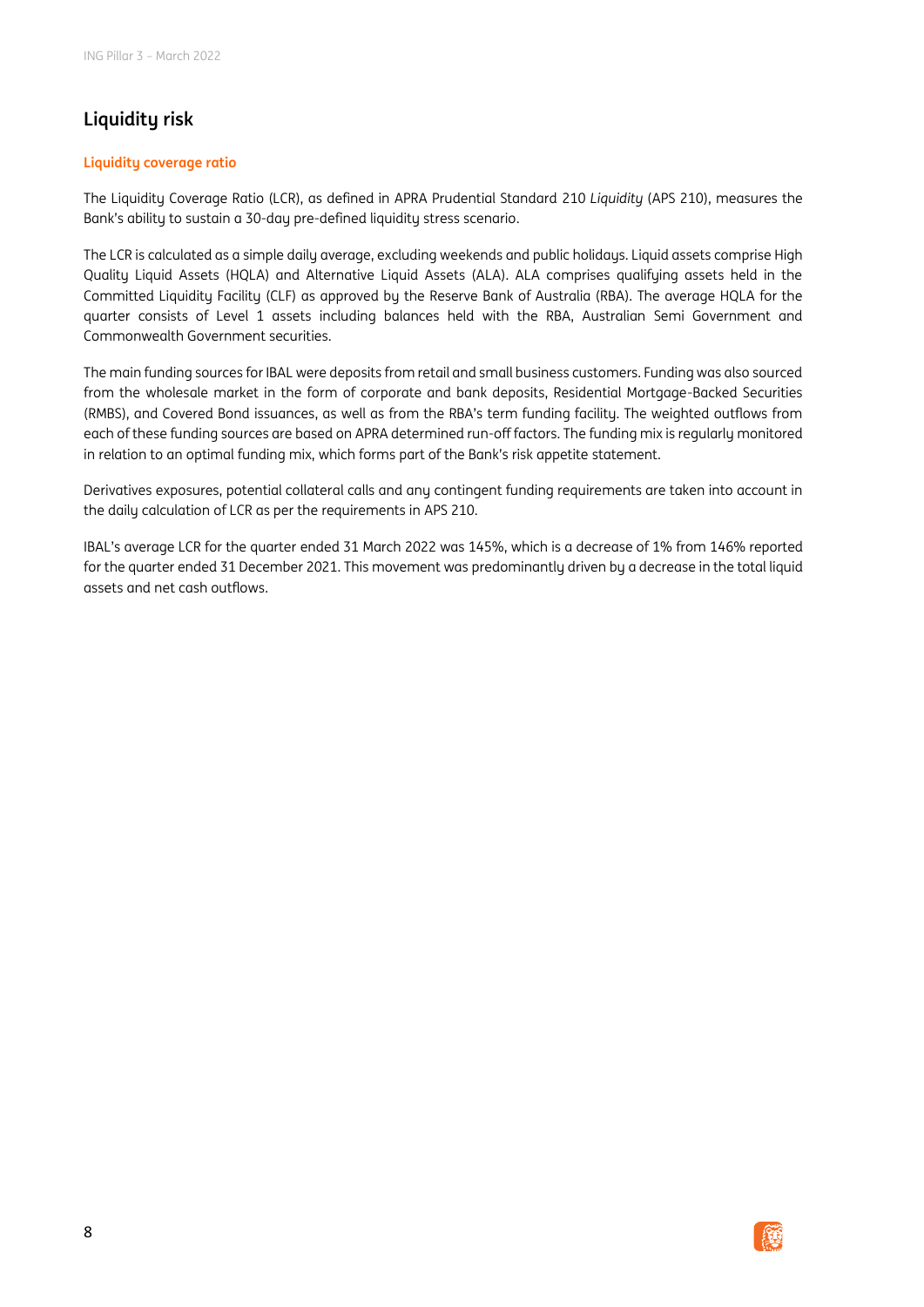#### **APS 330 Table 20 - Liquidity coverage ratio**

IBAL manages its LCR position daily, with a Board-approved buffer above the regulatory limit of 100%.

|                                |                                                                                             |                                              | <b>March 2022</b>                          |
|--------------------------------|---------------------------------------------------------------------------------------------|----------------------------------------------|--------------------------------------------|
| Amounts in millions of dollars |                                                                                             | Total<br>unweighted value<br>(daily average) | Total<br>weighted value<br>(daily average) |
|                                | <b>Liquid assets</b>                                                                        |                                              |                                            |
| 1                              | High-quality liquid assets (HQLA)                                                           |                                              | 7,541                                      |
| $\overline{c}$                 | Alternative liquid assets (ALA)                                                             |                                              | 1,881                                      |
| 3                              | Reserve Bank of New Zealand (RBNZ) securities                                               | n/a                                          |                                            |
|                                | <b>Cash outflows</b>                                                                        |                                              |                                            |
| 4                              | Retail deposits and deposits from small business customers,<br>of which:                    | 43,920                                       | 4,899                                      |
| 5                              | stable deposits                                                                             | 29,121                                       | 1,456                                      |
| 6                              | less stable deposits                                                                        | 14,800                                       | 3,443                                      |
| 7                              | Unsecured wholesale funding, of which:                                                      | 1,264                                        | 943                                        |
| 8                              | operational deposits (all counterparties) and deposits in<br>networks for cooperative banks | n/a                                          | n/a                                        |
| 9                              | non-operational deposits (all counterparties)                                               | 1,166                                        | 845                                        |
| 10                             | unsecured debt                                                                              | 98                                           | 98                                         |
| 11                             | Secured wholesale funding                                                                   |                                              |                                            |
| 12                             | Additional requirements, of which                                                           | 9,010                                        | 1,168                                      |
| 13                             | outflows related to derivatives exposures and other collateral<br>requirements              | 540                                          | 540                                        |
| 14                             | outflows related to loss of funding on debt products                                        | 112                                          | 112                                        |
| 15                             | credit and liquidity facilities                                                             | 8,358                                        | 516                                        |
| 16                             | Other contractual funding obligations                                                       | 1,119                                        | 628                                        |
| 17                             | Other contingent funding obligations                                                        | 1,076                                        | 230                                        |
| 18                             | <b>Total cash outflows</b>                                                                  |                                              | 7,868                                      |
|                                | <b>Cash inflows</b>                                                                         |                                              |                                            |
| 19                             | Secured lending (e.g. reverse repos)                                                        |                                              |                                            |
| 20                             | Inflows from fully performing exposures                                                     | 1,494                                        | 1,003                                      |
| 21                             | Other cash inflows                                                                          | 369                                          | 369                                        |
| 22                             | <b>Total cash inflows</b>                                                                   | 1,863                                        | 1,372                                      |
| 23                             | <b>Total liquid assets</b>                                                                  |                                              | 9,422                                      |
| 24                             | <b>Total net cash outflows</b>                                                              |                                              | 6,496                                      |
| 25                             | Liquidity Coverage Ratio (%)                                                                |                                              | 145%                                       |

(No of observations: 62)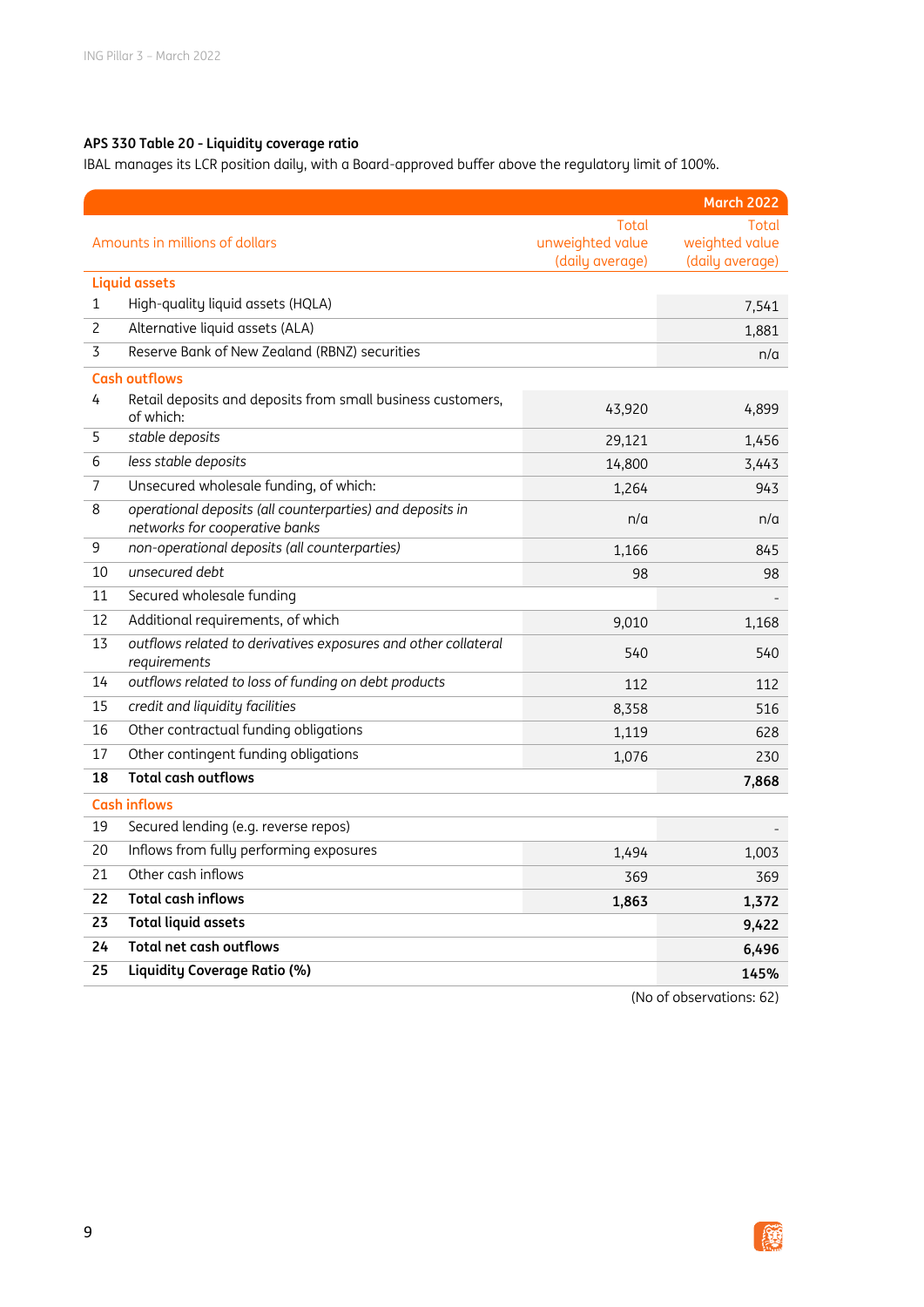#### **APS 330 Table 20 - Liquidity coverage ratio (continued)**

|                                                                                                  |                                              | December 2021                              |
|--------------------------------------------------------------------------------------------------|----------------------------------------------|--------------------------------------------|
| Amounts in millions of dollars                                                                   | Total<br>unweighted value<br>(daily average) | Total<br>weighted value<br>(daily average) |
| <b>Liquid assets</b>                                                                             |                                              |                                            |
| High-quality liquid assets (HQLA)<br>$\mathbf{1}$                                                |                                              | 6,720                                      |
| Alternative liquid assets (ALA)<br>2                                                             |                                              | 3,332                                      |
| Reserve Bank of New Zealand (RBNZ) securities<br>3                                               | n/a                                          |                                            |
| <b>Cash outflows</b>                                                                             |                                              |                                            |
| Retail deposits and deposits from small business customers,<br>4<br>of which:                    | 43,441                                       | 4,949                                      |
| stable deposits<br>5                                                                             | 28,301                                       | 1,415                                      |
| less stable deposits<br>6                                                                        | 15,140                                       | 3,534                                      |
| Unsecured wholesale funding, of which:<br>7                                                      | 1,239                                        | 988                                        |
| operational deposits (all counterparties) and deposits in<br>8<br>networks for cooperative banks | n/a                                          | n/a                                        |
| non-operational deposits (all counterparties)<br>9                                               | 1,159                                        | 908                                        |
| 10<br>unsecured debt                                                                             | 80                                           | 80                                         |
| Secured wholesale funding<br>11                                                                  |                                              |                                            |
| 12<br>Additional requirements, of which                                                          | 8,897                                        | 1,152                                      |
| 13<br>outflows related to derivatives exposures and other collateral<br>requirements             | 577                                          | 577                                        |
| outflows related to loss of funding on debt products<br>14                                       | 66                                           | 66                                         |
| 15<br>credit and liquidity facilities                                                            | 8,255                                        | 510                                        |
| Other contractual funding obligations<br>16                                                      | 1,015                                        | 627                                        |
| Other contingent funding obligations<br>17                                                       | 1,088                                        | 177                                        |
| <b>Total cash outflows</b><br>18                                                                 |                                              | 7,893                                      |
| <b>Cash inflows</b>                                                                              |                                              |                                            |
| Secured lending (e.g. reverse repos)<br>19                                                       |                                              |                                            |
| Inflows from fully performing exposures<br>20                                                    | 1,125                                        | 738                                        |
| Other cash inflows<br>21                                                                         | 280                                          | 280                                        |
| <b>Total cash inflows</b><br>22                                                                  | 1,405                                        | 1,018                                      |
| 23<br><b>Total liquid assets</b>                                                                 |                                              | 10,052                                     |
| 24<br><b>Total net cash outflows</b>                                                             | 6,875                                        |                                            |
| Liquidity Coverage Ratio (%)<br>25                                                               | 146%                                         |                                            |

(No of observations: 63)